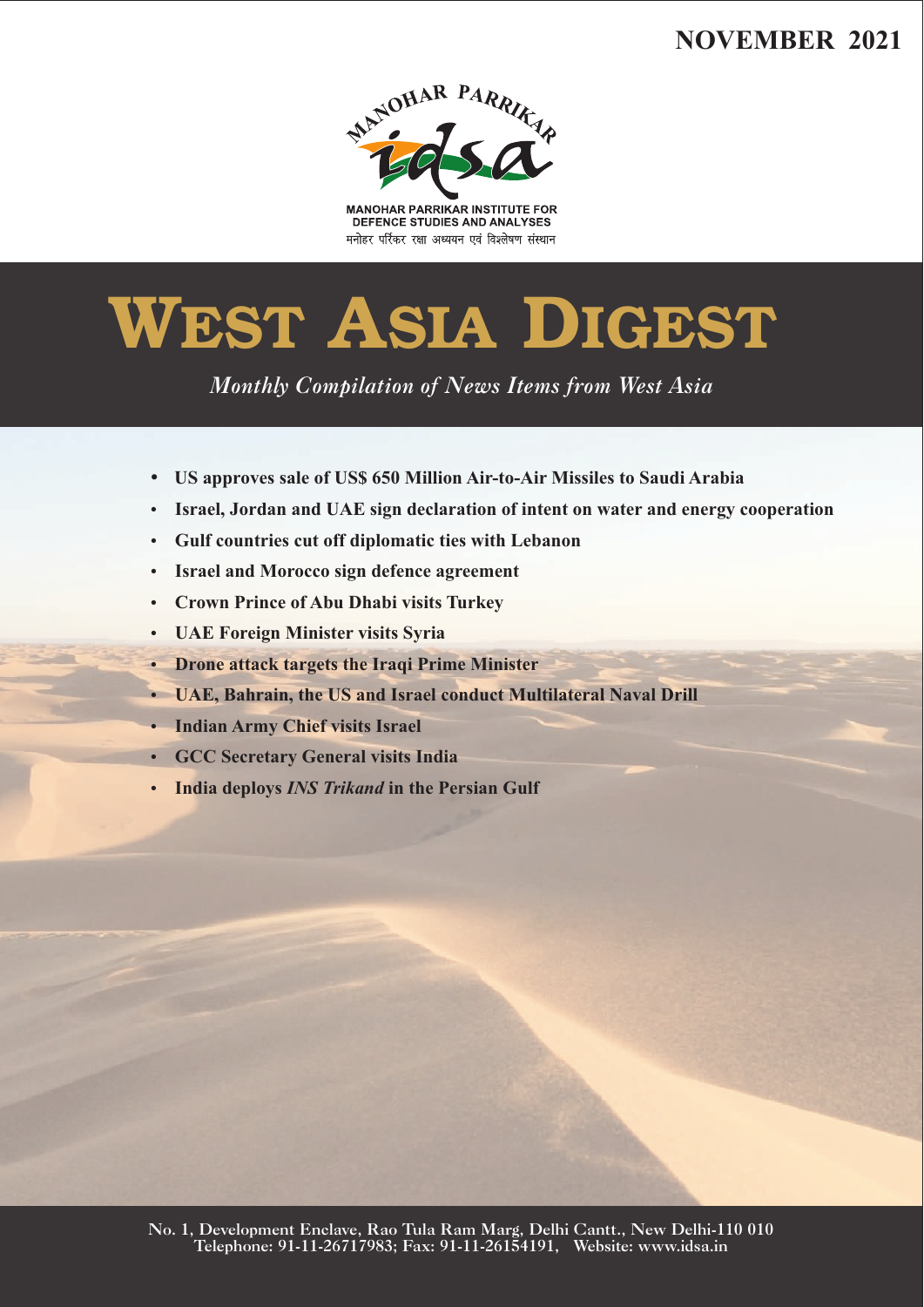# **US approves sale of US\$ 650 Million Air-to-Air Missiles to Saudi Arabia**

The Biden administration has approved the sale of Air-to-Air missiles and related equipment worth US\$ 650 million to Saudi Arabia. The deal also includes weapon support, spare and repair parts, US government and contractor engineering, technical and logistical support services to Saudi Arabia. The approval comes at a time when cross-border attacks on the Kingdom continues relentlessly by the Houthis in Yemen. By approving the arms sale, the US has only reiterated its support for the security of Saudi Arabia. This will help Saudi Arabia further strengthen its military capability and deal with the present and future security threats.

# **Israel, Jordan and UAE sign declaration of intent on water and energy cooperation**

In order to deal with the challenges of clean energy and water crisis in the region, Israel, UAE and Jordan have signed a landmark declaration of intent on water and energy cooperation at the Dubai Expo in the presence of the US Special Envoy for Climate, John Kerry. The declaration of intent consists of two main components: Prosperity Green and Prosperity Blue. The Prosperity Green component intends to establish a 600 megawatt solar power plant in Jordan by an Emirati firm and the energy generated by this plant will be exported to Israel. Under the Prosperity Blue, a sustainable water desalination plant would be built in Israel, which would supply 200 million cubic meters of desalinated water to Jordan. It has also been agreed that the feasibility studies of the projects will start in 2022. The projects are beneficial from the trade and climate point of view, and also from that of regional cooperation. The agreement can also be seen as a favourable by-product of the Abraham Accords, since it has provided a conducive ground for Israel to engage with the Arab countries.

# **Gulf countries cut off diplomatic ties with Lebanon**

Saudi Arabia, UAE, Kuwait and Bahrain have recalled their envoys from Lebanon and have expelled the Lebanese envoys from their countries. This follows a statement by Lebanon's Information Minister, George Kordahi's, made prior to his appointment as minister, that Houthi rebels are "defending themselves" in Yemen from "external aggression". Saudi Arabia has also banned all imports from Lebanon which will have severe implications for Lebanese economy. The influence of Hezbollah in Lebanon's political spectrum has been a key cause of concern for Riyadh, which has also been concerned about smuggling of contraband substances to the Kingdom from Lebanon. Lebanon's economic and political crisis has deteriorated in recent months and the latest diplomatic crisis and import ban may prove a strong blow to the already suffering Lebanon economy.

# **Israel and Morocco sign defence agreement**

Israel and Morocco signed their first defence agreement during Israeli Defence Minister Benny Gantz's first ever visit to Rabat. Both countries signed a Memorandum of Understanding that laid the foundation of cooperation in the areas of defence, intelligence and arms sales in future. The agreement allows both the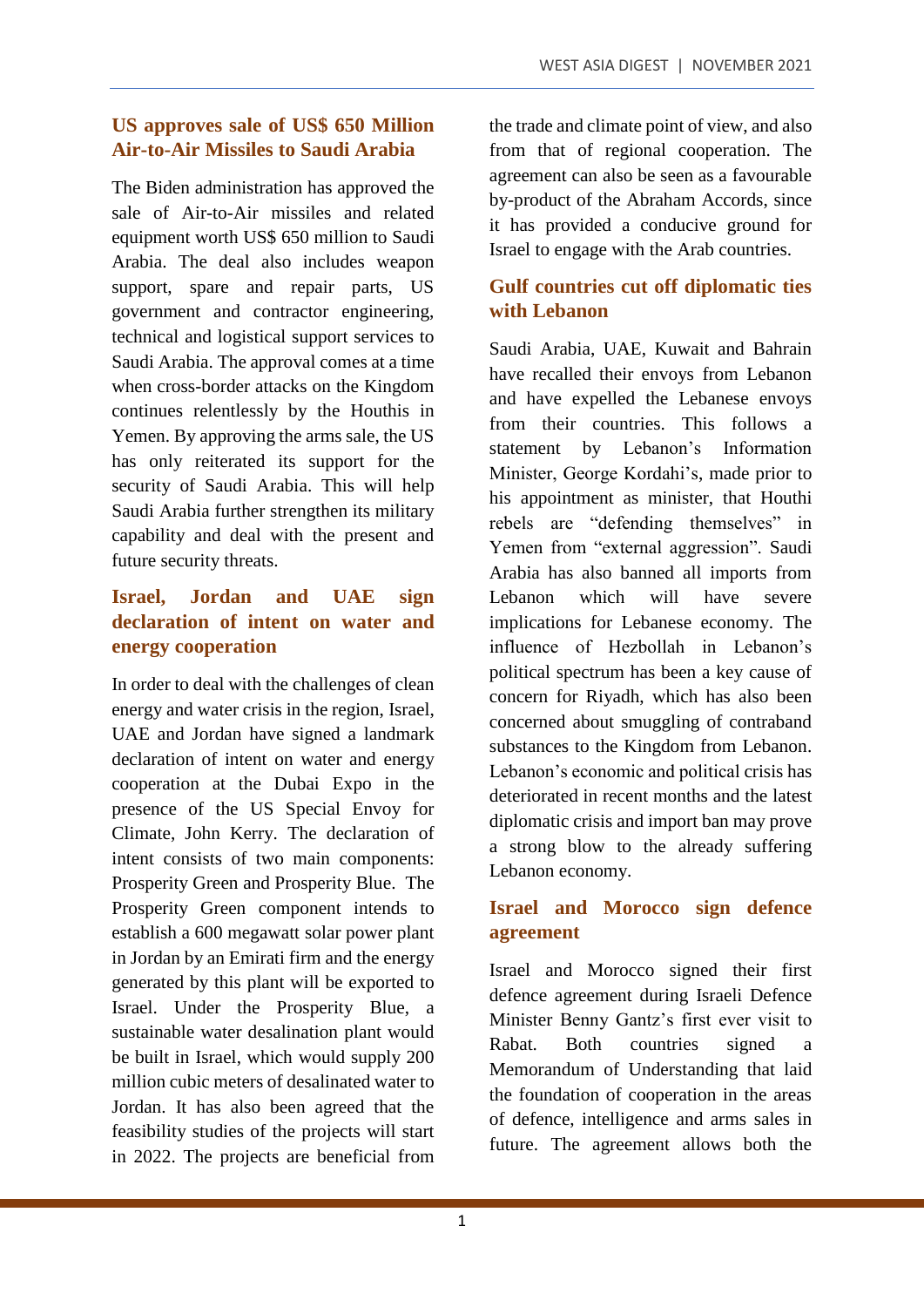countries to exchange technology and conduct joint military training along with enhancing cooperation in the field of defence industry. Gantz stated that the agreement would help the two countries exchange ideas, collaborate on joint projects and facilitate Israeli military exports to Morocco. The agreement is a positive development in the direction of normalisation of relations between the two countries which was made possible due to the signing of the Abraham Accords.

# **Crown Prince of Abu Dhabi visits Turkey**

Crown Prince of Abu Dhabi and *de facto* ruler of the UAE, Mohammed bin Zayed Al Nahyan, visited Turkey and met with President Recep Tayyip Erdogan on November 24. This is the first high-level meeting between Emirati and Turkish leaders in nine years since the two countries were on the opposite sides of the regional geopolitical divide created by the Arab Spring. The meeting underlines the shifting regional priorities, wherein the UAE is taking steps to recalibrate its regional policy and reengaging with its adversaries including Syria and Iran. Turkey too has been making efforts to amend ties with regional powers including Egypt, Israel and Saudi Arabia. For Ankara, a thaw with the wealthy Gulf monarchies can bring the much needed foreign investments to the struggling Turkish economy, as underlined by the signing of an investment deal worth US\$10 billion during the visit.

#### **UAE Foreign Minister visits Syria**

The UAE's Foreign Minister, Sheikh Abdullah bin Zayed Al Nahyan, visited Damascus on November 10 and met with the Syrian President, Bashar Al Assad. During the meeting, the Syrian president appreciated the UAE's objective position with respect to Syria; and Al Nahyan expressed his support for security, stability and unity of Syria. Two days after the visit, the two countries signed an energy deal to construct a solar power plant in Damascus. The visit signals the willingness of the Arab countries to reengage with the Assad regime after being expelled from the Arab League. However, the US has expressed its concerns over the meeting stating that it does not support rehabilitating Assad who is a brutal dictator. US has also clarified that there is no change in its position towards the Assad regime.

# **Drone attack targets the Iraqi Prime Minister**

A drone loaded with explosives targeted Iraq's Prime Minister, Mustafa Al Kadhimi at his residence on November 7. Of the three drones launched, two were shot down by the Iraqi forces, while one hit the target and wounded six people in the compound. No militia or terror group has claimed the responsibility of the attack and the Iraqi government has formed a committee to investigate the attack on the prime minister. The attack on Kadhimi seems to be a violent reaction to the defeat of the militia groups in the recently concluded parliamentary election where they lost two-thirds of their seats in the parliament.

# **UAE, Bahrain, the US and Israel conduct Multilateral Naval Drill**

A multilateral naval exercise was conducted by the UAE, Bahrain, US and Israel in the Red Sea. The five-day long exercise included training, maritime search